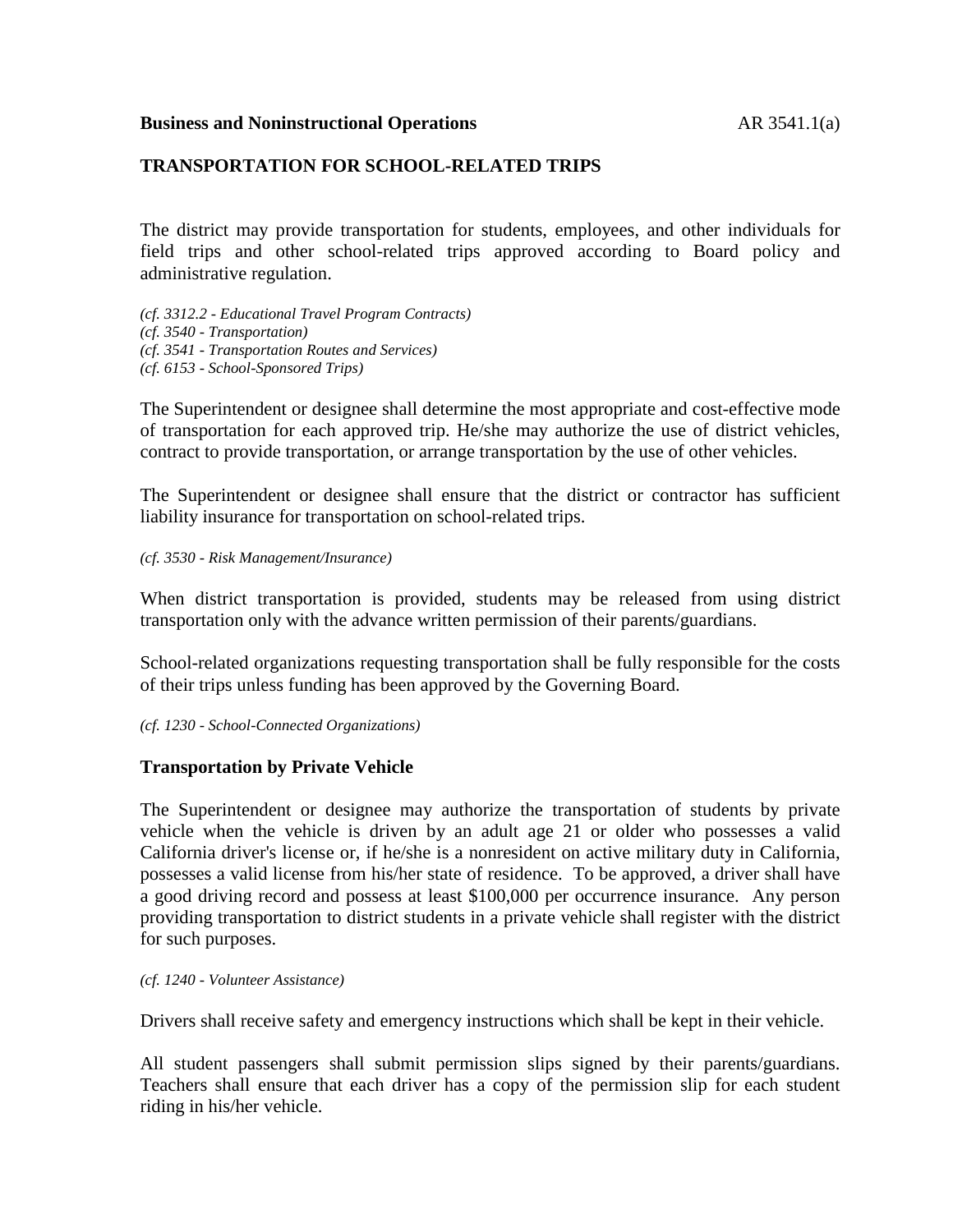## **TRANSPORTATION FOR SCHOOL-RELATED TRIPS** (continued)

The number of passengers, including the driver, shall not exceed the capacity for which the vehicle was designed and should not in any case exceed 10. Trucks may not transport more persons than can safely sit in the passenger compartment. The driver shall ensure that the manufacturer's recommendations for his/her vehicle are followed regarding the seating of children in seats equipped with airbags.

The driver or any other person shall not smoke or have in his/her immediate possession a lighted pipe, cigar, or cigarette containing tobacco or any other plant when there is a minor in the motor vehicle, whether the motor vehicle is in motion or at rest. (Health and Safety Code 118948)

#### **Passenger Restraint Systems**

All drivers shall wear safety belts and shall ensure that all passengers are properly secured in seat belts or child passenger restraint systems in accordance with law. (Vehicle Code 27315, 27360, 27360.5, 27363)

A child who is under age eight years shall be properly secured in a rear seat in an appropriate child passenger restraint system meeting federal safety standards, except under any of the following circumstances: (Vehicle Code 27360, 27363)

- 1. The child is four feet nine inches or taller, in which case a safety belt may be used.
- 2. Use of a child passenger restraint system would be impractical by reason of physical unfitness, medical condition, or size and an appropriate special needs child passenger restraint system is not available.
- 3. There is no rear seat, the rear seats are side-facing jump seats or rear-facing seats, the child passenger restraint system cannot be installed properly in the rear seat, all rear seats are already occupied by children under age eight years, or medical reasons necessitate that the child not ride in the rear seat.
- 4. The child is otherwise exempted by law.

*Legal Reference: (see next page)*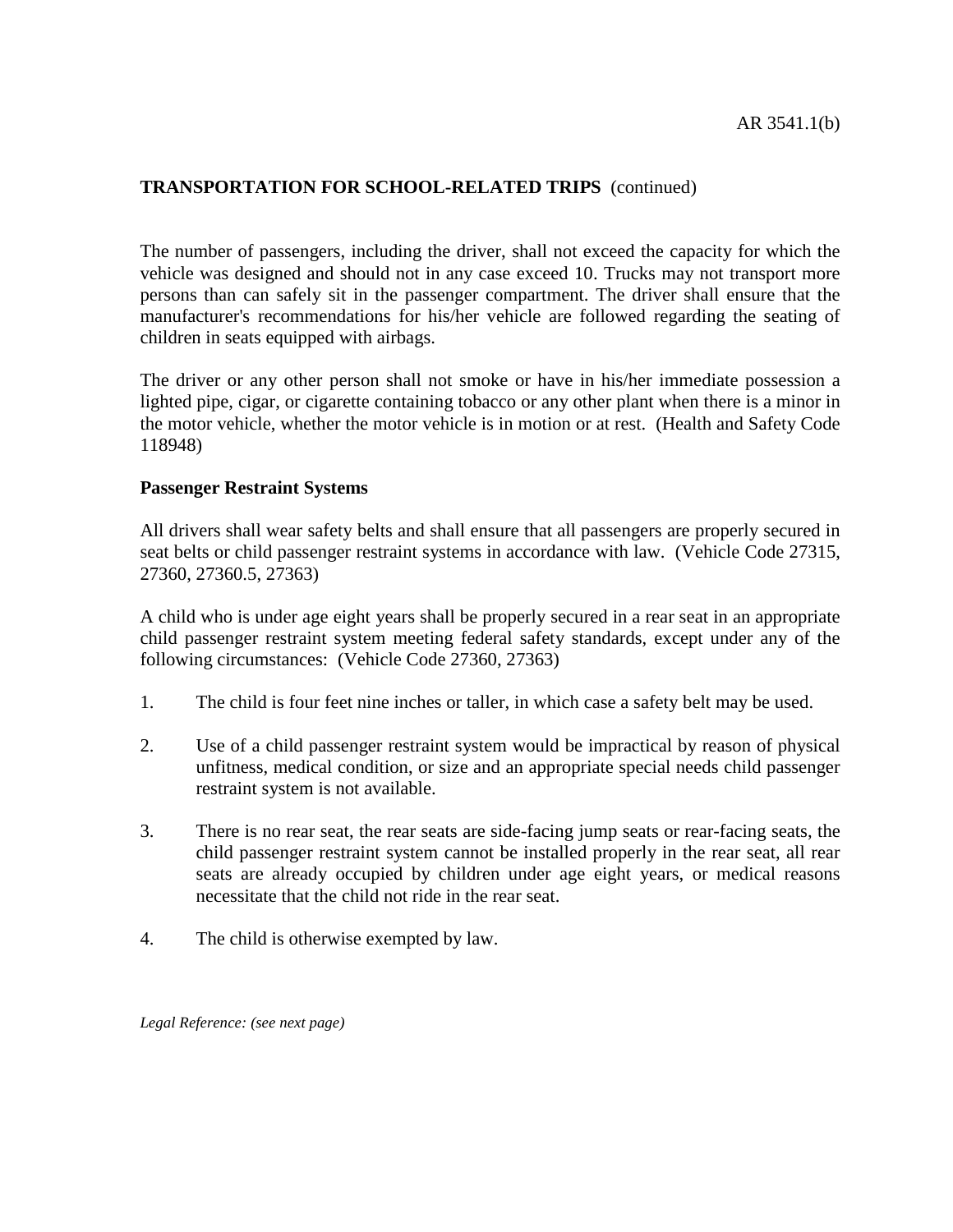## **TRANSPORTATION FOR SCHOOL-RELATED TRIPS** (continued)

*Legal Reference:*

*EDUCATION CODE 35330 Excursions and field trips 35332 Transportation by air 39830 School bus 39830.1 School pupil activity bus 39860 Transportation to special activities by district 44808 Liability when students not on school property HEALTH AND SAFETY CODE 118947-118949 Prohibition against smoking in motor vehicle with minor PUBLIC UTILITIES CODE 5384.2 District not liable for charter-party carrier VEHICLE CODE 545 School bus, definition 12814.6 Limitations of provisional driver's license 27315 Mandatory use of seat belts in private passenger vehicles 27360-27360.5 Child passenger restraint systems 27363 Child passenger restraint systems, exemptions*

*Management Resources:*

*WEB SITES California Department of Motor Vehicles: http://www.dmv.ca.gov California Highway Patrol: http://www.chp.ca.gov California Office of Traffic Safety: http://www.ots.ca.gov National Highway Traffic Safety Administration: http://www.nhtsa.dot.gov*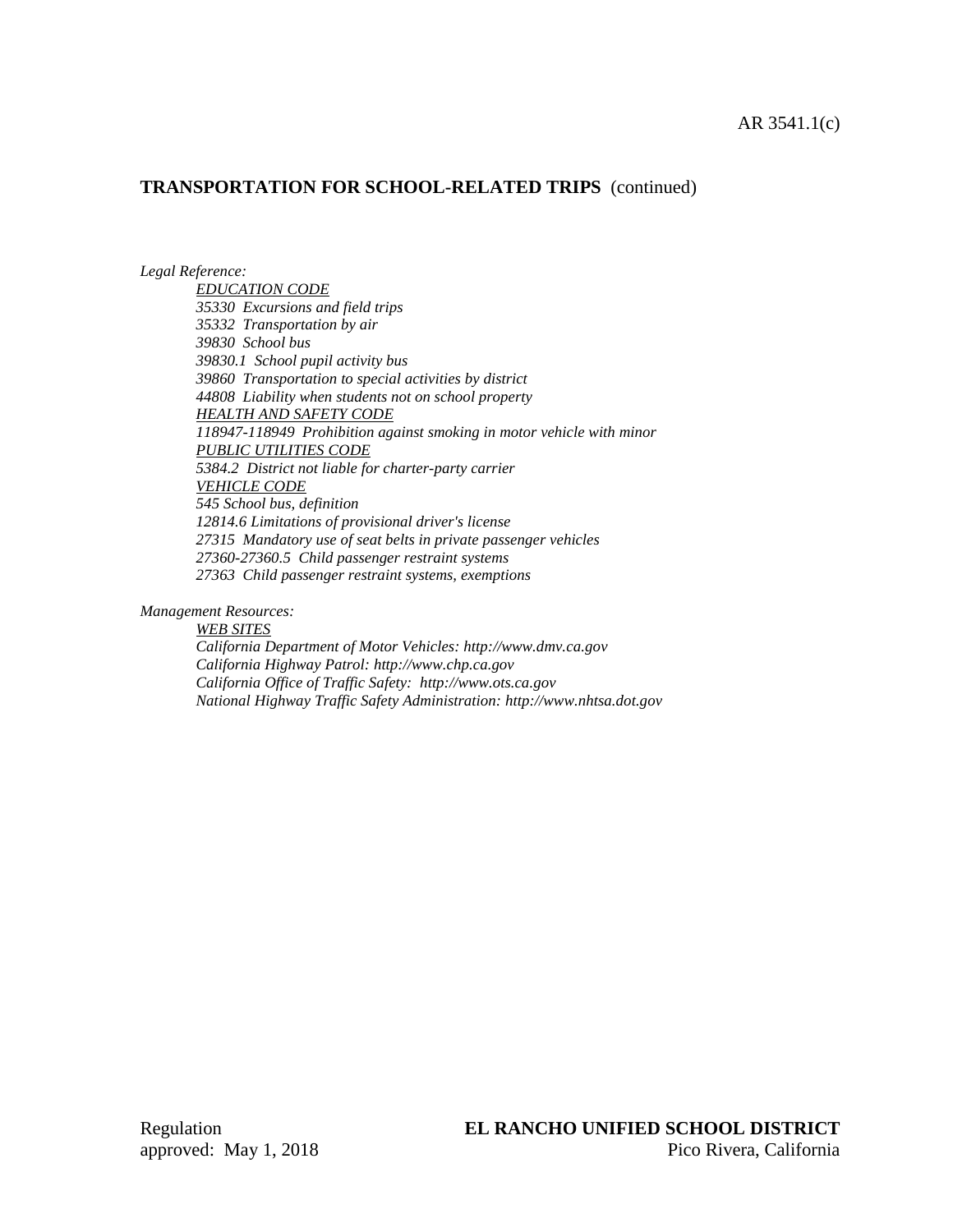## **TRANSPORTATION FOR SCHOOL-RELATED TRIPS**

## **SCHOOL DRIVER REGISTRATION FORM**

## **DRIVER INFORMATION**

Driver (circle one): Employee Parent/Guardian Volunteer

| Name:                 | Date of Birth:          |
|-----------------------|-------------------------|
| Address:              |                         |
| Telephone: (          | Cell Phone: (           |
| Driver's License No.: | <b>Expiration Date:</b> |

# **VEHICLE INFORMATION**

| Name of Owner:                  |                          |
|---------------------------------|--------------------------|
| Address:                        |                          |
| Make::                          | License Plate No.:       |
| <b>Registration Expiration:</b> | <b>Seating Capacity:</b> |

## **INSURANCE INFORMATION**

| <b>Insurance Company:</b>           | Telephone: (            |
|-------------------------------------|-------------------------|
| Policy No.:                         | <b>Expiration Date:</b> |
| Liability Limits of Policy:         |                         |
| (Minimum \$100,000 per occurrence.) |                         |

## **DRIVER STATEMENT**

I certify that I have not been convicted of reckless driving or driving under the influence of drugs or alcohol within the past five years and that the information given above is true and correct. I understand that if an accident occurs, my insurance coverage shall bear primary responsibility for any losses or claims for damages.

I certify that I have received and will abide by the driver instructions provided by the district.

Name: Date: Date: Date: Date: Date: Date: Date: Date: Date: Date: Date: Date: Date: Date: Date: Date: Date: Date: Date: Date: Date: Date: Date: Date: Date: Date: Date: Date: Date: Date: Date: Date: Date: Date: Date: Date: